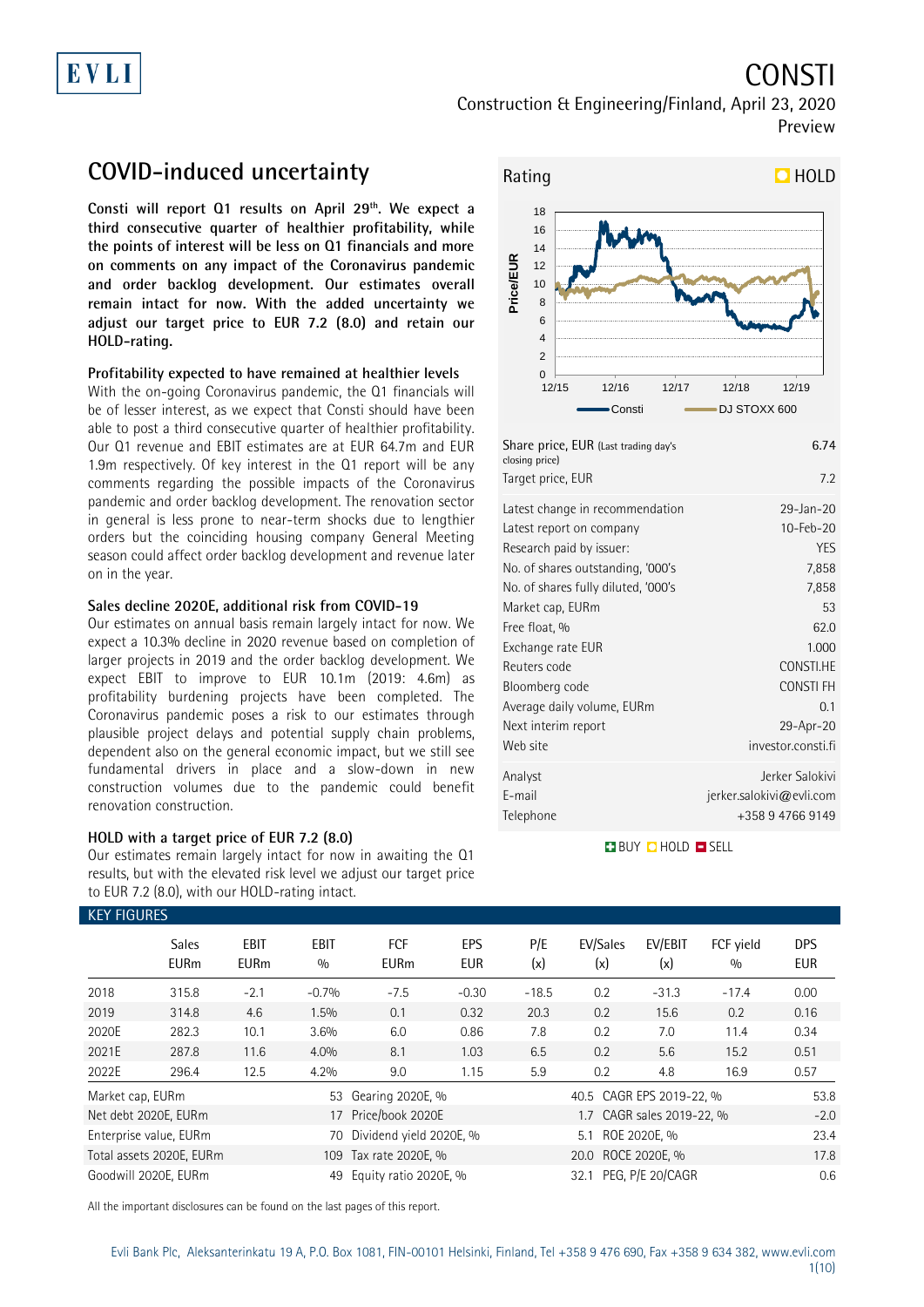# EVLI EQUITY RESEARCH **CONSTI**

### Construction & Engineering/Finland, April 23, 2020 Preview

| VALUATION RESULTS        | <b>BASE CASE DETAILS</b>    | VALUATION ASSUMPTIONS  | ASSUMPTIONS FOR WACC           |      |
|--------------------------|-----------------------------|------------------------|--------------------------------|------|
| Current share price      | 6.74 PV of Free Cash Flow   | 76 Long-term growth, % | 1.2 Risk-free interest rate, % | 2.25 |
| DCF share value          | 15.77 PV of Horizon value   | 70 WACC, %             | 8.6 Market risk premium, %     | 5.8  |
| Share price potential, % | 134.0 Unconsolidated equity | 0 Spread, %            | 0.5 Debt risk premium, %       | 3.3  |
| Maximum value            | 17.1 Marketable securities  | 10 Minimum WACC, %     | 8.1 Equity beta coefficient    | 1.15 |
| Minimum value            | 14.6 Debt - dividend        | -32 Maximum WACC, %    | 9.1 Target debt ratio, %       | 30   |
| Horizon value, %         | 48.2 Value of stock         | 124 Nr of shares, Mn   | 7.9 Effective tax rate, %      | 20   |

| DCF valuation, EURm        | 2019     | 2020E        | 2021E  | 2022E       | 2023E        | 2024E          | 2025E       | 2026E        | 2027E    | 2028E        | 2029E       | Horizon |
|----------------------------|----------|--------------|--------|-------------|--------------|----------------|-------------|--------------|----------|--------------|-------------|---------|
| Net sales                  | 315      | 282          | 288    | 296         | 301          | 305            | 310         | 315          | 319      | 324          | 328         | 332     |
| Sales growth, %            | $-0.3$   | $-10.3$      | 1.9    | 3.0         | 1.5          | 1.5            | 1.5         | 1.5          | 1.5      | 1.5          | 1.2         | 1.2     |
| Operating income (EBIT)    | 5        | 10           | 12     | 13          | 13           | 12             | 12          | 13           | 13       | 13           | 12          | 12      |
| Operating income margin, % | 1.5      | 3.6          | 4.0    | 4.2         | 4.2          | 4.0            | 4.0         | 4.0          | 4.0      | 4.0          | 3.5         | 3.5     |
| + Depreciation+amort.      | 4        | 3            | 3      | 3           | 4            | 4              | 4           | 4            | 4        | 4            | 4           |         |
| EBITDA                     | 8        | 14           | 15     | 16          | 16           | 16             | 16          | 16           | 17       | 17           | 16          |         |
| - Paid taxes               | $\Omega$ | $-2$         | $-2$   | $-2$        | $-3$         | $-2$           | $-2$        | $-3$         | $-3$     | $-3$         | $-2$        |         |
| - Change in NWC            | $-3$     | $-1$         | 0      | $\mathbf 0$ | $\mathbf{0}$ | $\overline{0}$ | $\mathbf 0$ | $\mathbf{0}$ | $\Omega$ | $\mathbf{0}$ | $\mathbf 0$ |         |
| NWC / Sales, %             | $-1.7$   | $-1.7$       | $-1.7$ | $-1.7$      | $-1.7$       | $-1.7$         | $-1.7$      | $-1.7$       | $-1.7$   | $-1.7$       | $-1.7$      |         |
| + Change in other liabs    | $\Omega$ | $\mathbf 0$  | 0      | 0           | $\mathbf 0$  | $\overline{0}$ | $\mathbf 0$ | $\mathbf 0$  | 0        | 0            | 0           |         |
| - Operative CAPEX          | -3       | $-2$         | $-2$   | $-2$        | $-2$         | $-2$           | $-2$        | $-2$         | $-2$     | $-2$         | $-2$        |         |
| opCAPEX / Sales, %         | 1.3      | 1.3          | 1.2    | 1.2         | 1.2          | 1.2            | 1.2         | 1.2          | 1.2      | 1.2          | 1.2         |         |
| - Acquisitions             |          | $\mathbf{0}$ | 0      | $\Omega$    | $\Omega$     | $\Omega$       | $\Omega$    | $\Omega$     | $\Omega$ | $\Omega$     | $\Omega$    |         |
| + Divestments              |          | 0            | O      | $\Omega$    | 0            | 0              | $\Omega$    | 0            | 0        |              |             |         |
| - Other items              | 0        | 0            | 0      | $\Omega$    | 0            | $\Omega$       | $\Omega$    | 0            | 0        | $\Omega$     | 0           |         |
| $=$ FCFF                   | 2        | 9            | 11     | 11          | 12           | 12             | 12          | 12           | 12       | 12           | 11          | 156     |
| $=$ Discounted FCFF        |          | 8            | 9      | 9           | 9            | 8              | 7           | 7            | 6        | 6            | 5           | 70      |
|                            |          |              |        |             |              |                |             |              |          |              |             |         |
| $=$ DFCF min WACC          |          | 8            | 9      | 9           | 9            | 8              | 8           | 7            | 7        | 6            | 5           | 79      |
| $=$ DFCF max WACC          |          | 8            | 9      | 9           | 9            | 8              |             | 7            | 6        | 6            | 5           | 63      |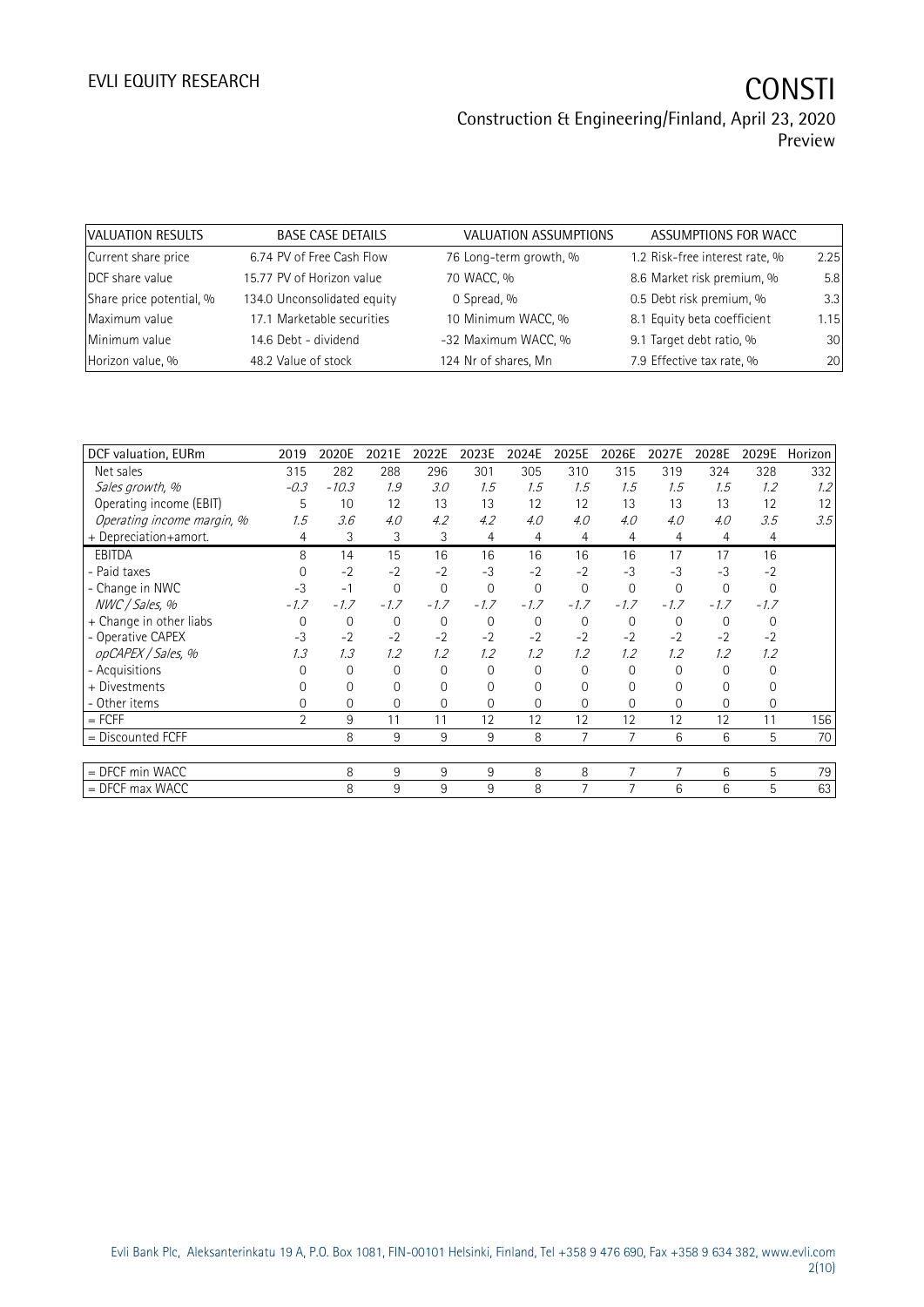# EVLI EQUITY RESEARCH **CONSTI**

### Construction & Engineering/Finland, April 23, 2020 Preview

| <b>INTERIM FIGURES</b>               |         |         |         |         |         |         |         |         |         |         |         |         |
|--------------------------------------|---------|---------|---------|---------|---------|---------|---------|---------|---------|---------|---------|---------|
| EVLI ESTIMATES, EURm                 | 201901  | 201902  | 201903  | 201904  | 2019    | 2020Q1E | 2020Q2E | 2020Q3E | 2020Q4E | 2020E   | 2021E   | 2022E   |
| Net sales                            | 73.5    | 81.2    | 81.8    | 78.3    | 314.8   | 64.7    | 70.6    | 71.3    | 75.6    | 282.3   | 287.8   | 296.4   |
| EBITDA                               | 0.5     | 1.0     | 3.0     | 3.6     | 8.1     | 2.8     | 3.5     | 3.6     | 3.8     | 13.5    | 15.0    | 16.0    |
| EBITDA margin (%)                    | 0.7     | 1.3     | 3.6     | 4.7     | 2.6     | 4.3     | 4.9     | 5.0     | 5.0     | 4.8     | 5.2     | 5.4     |
| EBIT                                 | $-0.4$  | 0.1     | 2.1     | 2.8     | 4.6     | 1.9     | 2.6     | 2.7     | 2.9     | 10.1    | 11.6    | 12.5    |
| EBIT margin (%)                      | $-0.5$  | 0.1     | 2.6     | 3.6     | 1.5     | 2.9     | 3.7     | 3.8     | 3.8     | 3.6     | 4.0     | 4.2     |
| Net financial items                  | $-0.2$  | $-0.4$  | $-0.3$  | $-0.3$  | $-1.2$  | $-0.3$  | $-0.3$  | $-0.3$  | $-0.3$  | $-1.2$  | $-1.0$  | $-0.8$  |
| Pre-tax profit                       | $-0.6$  | $-0.3$  | 1.8     | 2.5     | 3.4     | 1.6     | 2.3     | 2.4     | 2.6     | 8.9     | 10.6    | 11.7    |
| Tax                                  | 0.1     | 0.1     | $-0.4$  | $-0.6$  | $-0.7$  | $-0.3$  | $-0.5$  | $-0.5$  | $-0.5$  | $-1.8$  | $-2.1$  | $-2.3$  |
| Tax rate (%)                         | 20.1    | 19.6    | 20.0    | 22.2    | 21.6    | 20.0    | 20.0    | 20.0    | 20.0    | 20.0    | 20.0    | 20.0    |
| Net profit                           | $-0.5$  | $-0.3$  | 1.4     | 1.9     | 2.5     | 1.2     | 1.8     | 1.8     | 2.0     | 6.8     | 8.1     | 9.0     |
| <b>FPS</b>                           | $-0.06$ | $-0.04$ | 0.18    | 0.24    | 0.32    | 0.15    | 0.22    | 0.23    | 0.25    | 0.86    | 1.03    | 1.15    |
| EPS adjusted (diluted no. of shares) | $-0.06$ | $-0.04$ | 0.18    | 0.24    | 0.32    | 0.15    | 0.22    | 0.23    | 0.25    | 0.86    | 1.03    | 1.15    |
| Dividend per share                   | 0.00    | 0.00    | 0.00    | 0.00    | 0.16    | 0.00    | 0.00    | 0.00    | 0.00    | 0.34    | 0.51    | 0.57    |
| SALES, EURm                          |         |         |         |         |         |         |         |         |         |         |         |         |
| Housing Companies                    | 28.3    | 27.7    | 30.4    | 24.0    | 110.4   | 22.0    | 24.8    | 25.0    | 25.2    | 97.0    | 103.0   | 106.1   |
| Corporations                         | 27.6    | 31.7    | 27.9    | 31.8    | 119.1   | 23.6    | 25.3    | 25.6    | 27.8    | 102.2   | 99.8    | 102.7   |
| <b>Public Sector</b>                 | 5.3     | 8.3     | 10.5    | 9.8     | 33.9    | 8.1     | 8.6     | 8.7     | 9.5     | 34.8    | 34.2    | 35.2    |
| <b>Building Technology</b>           | 16.4    | 18.8    | 18.0    | 16.6    | 69.7    | 14.5    | 16.1    | 16.3    | 17.7    | 64.6    | 67.5    | 69.5    |
| Elimination                          | $-4.1$  | $-5.2$  | $-5.0$  | $-3.9$  | $-18.2$ | $-3.5$  | $-4.1$  | $-4.2$  | $-4.6$  | $-16.4$ | $-16.6$ | $-17.1$ |
| Total                                | 73.5    | 81.2    | 81.8    | 78.3    | 314.8   | 64.7    | 70.6    | 71.3    | 75.6    | 282.3   | 287.8   | 296.4   |
| SALES GROWTH, Y/Y %                  |         |         |         |         |         |         |         |         |         |         |         |         |
| Housing Companies                    | 58.6    | 10.2    | 4.9     | $-25.9$ | 5.8     | $-22.3$ | $-10.3$ | $-17.7$ | 4.8     | $-12.1$ | 6.2     | 3.0     |
| Corporations                         | 6.4     | $-4.3$  | $-15.9$ | $-24.3$ | $-11.3$ | $-14.6$ | $-20.3$ | $-8.4$  | $-12.5$ | $-14.1$ | $-2.4$  | 3.0     |
| <b>Public Sector</b>                 | 75.1    | 116.8   | 161.4   | 36.6    | 88.0    | 53.8    | 3.7     | $-17.6$ | $-3.2$  | 2.9     | $-1.8$  | 3.0     |
| <b>Building Technology</b>           | $-8.4$  | $-6.9$  | 7.2     | $-18.5$ | $-7.2$  | $-11.5$ | $-14.2$ | $-9.6$  | 6.8     | $-7.4$  | 4.4     | 3.0     |
| Elimination                          | 67.8    | 16.8    | 24.5    | $-23.5$ | 13.6    | $-14.3$ | $-20.4$ | $-15.9$ | 15.9    | $-10.0$ | 1.3     | 3.0     |
| Total                                | 18.0    | 4.4     | 3.7     | $-19.1$ | $-0.3$  | $-12.0$ | $-13.0$ | $-12.8$ | $-3.3$  | $-10.3$ | 1.9     | 3.0     |
| EBIT, EURm                           |         |         |         |         |         |         |         |         |         |         |         |         |
| Group                                | $-0.4$  | 0.1     | 2.1     | 2.8     | 4.6     | 1.9     | 2.6     | 2.7     | 2.9     | 10.1    | 11.6    | 12.5    |
| Total                                | $-0.4$  | 0.1     | 2.1     | 2.8     | 4.6     | 1.9     | 2.6     | 2.7     | 2.9     | 10.1    | 11.6    | 12.5    |
| EBIT margin, %                       |         |         |         |         |         |         |         |         |         |         |         |         |
| Total                                | $-0.5$  | 0.1     | 2.6     | 3.6     | 1.5     | 2.9     | 3.7     | 3.8     | 3.8     | 3.6     | 4.0     | 4.2     |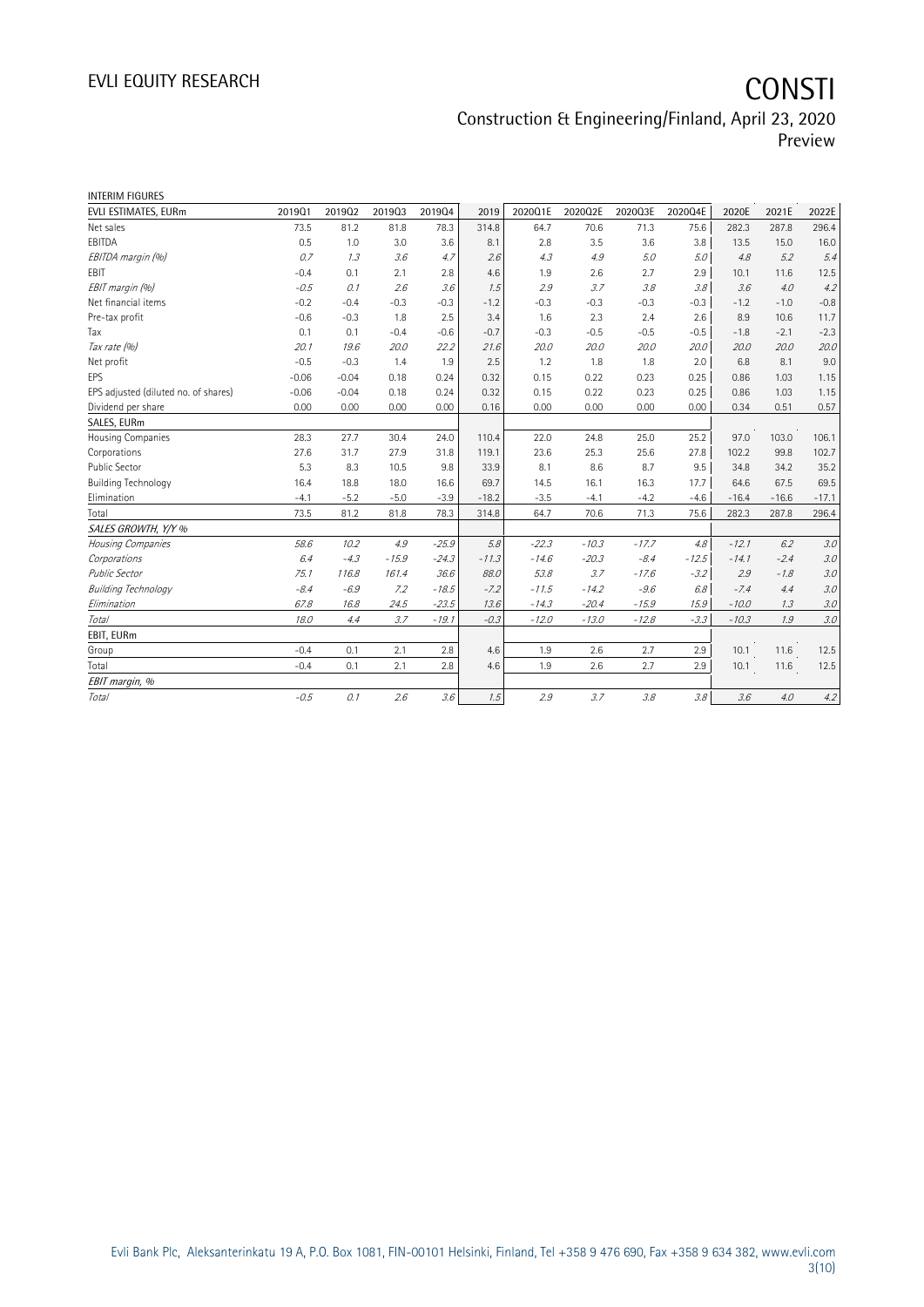# EVLI EQUITY RESEARCH **CONSTI**

### Construction & Engineering/Finland, April 23, 2020 Preview

| <b>INCOME STATEMENT, EURm</b>            | 2015                | 2016         | 2017                | 2018           | 2019           | 2020E          | 2021E          | 2022E          |
|------------------------------------------|---------------------|--------------|---------------------|----------------|----------------|----------------|----------------|----------------|
| Sales                                    | 256.2               | 261.5        | 300.2               | 315.8          | 314.8          | 282.3          | 287.8          | 296.4          |
| Sales growth (%)                         | 18.6                | 2.1          | 14.8                | 5.2            | $-0.3$         | $-10.3$        | $1.9\,$        | 3.0            |
| EBITDA                                   | 12.6                | 13.1         | 1.7                 | $-0.5$         | 8.1            | 13.5           | 15.0           | 16.0           |
| EBITDA margin (%)                        | 4.9                 | 5.0          | 0.6                 | $-0.1$         | 2.6            | 4.8            | 5.2            | 5.4            |
| Depreciation                             | $-2.1$              | $-2.1$       | $-2.1$              | $-1.7$         | $-3.5$         | $-3.4$         | $-3.4$         | $-3.5$         |
| EBITA                                    | 10.5                | 10.9         | $-0.4$              | $-2.1$         | 4.6            | 10.1           | 11.6           | 12.5           |
| Goodwill amortization / writedown        | 0.0                 | 0.0          | 0.0                 | 0.0            | 0.0            | 0.0            | 0.0            | 0.0            |
| EBIT                                     | 10.5                | 10.9         | $-0.4$              | $-2.1$         | 4.6            | 10.1           | 11.6           | 12.5           |
| EBIT margin (%)                          | 4.1                 | 4.2          | $-0.1$              | $-0.7$         | 1.5            | 3.6            | $4.0$          | 4.2            |
| Reported EBIT                            | 8.4                 | 10.9         | $-0.4$              | $-2.1$         | 4.6            | 10.1           | 11.6           | 12.5           |
| EBIT margin (reported) (%)               | 3.3                 | 4.2          | $-0.1$              | $-0.7$         | 1.5            | 3.6            | 4.0            | 4.2            |
| Net financials                           | $-4.4$              | $-0.9$       | $-0.8$              | $-0.7$         | $-1.2$         | $-1.2$         | $-1.0$         | $-0.8$         |
| Pre-tax profit                           | 6.2                 | 10.1         | $-1.2$              | $-2.8$         | 3.4            | 8.9            | 10.6           | 11.7           |
| Taxes                                    | $-0.8$              | $-2.1$       | 0.1                 | 0.5            | $-0.7$         | $-1.8$         | $-2.1$         | $-2.3$         |
| Minority shares                          | 0.0                 | 0.0          | 0.0                 | 0.0            | 0.0            | 0.0            | 0.0            | 0.0            |
| Net profit                               | 3.3                 | 8.0          | $-1.1$              | $-2.3$         | 2.5            | 6.8            | 8.1            | 9.0            |
| Cash NRIs                                | $-2.1$              | 0.0          | 0.0                 | 0.0            | 0.0            | 0.0            | 0.0            | 0.0            |
| Non-cash NRIs                            | 0.0                 | 0.0          | 0.0                 | 0.0            | 0.0            | 0.0            | 0.0            | 0.0            |
| <b>BALANCE SHEET, EURm</b>               |                     |              |                     |                |                |                |                |                |
| Assets                                   |                     |              |                     |                |                |                |                |                |
| Fixed assets                             | $\,6$               | $\,6\,$      | 5                   | $\overline{4}$ | $\overline{4}$ | $\overline{4}$ | $\overline{4}$ | $\overline{4}$ |
| Goodwill                                 | 43                  | 44           | 49                  | 49             | 49             | 49             | 49             | 49             |
| Right of use assets                      | $\mathsf{O}\xspace$ | $\mathbb O$  | $\mathbb O$         | $\overline{4}$ | 3              | 3              | 3              | 3              |
| Inventory                                | $\mathbf{1}$        | $\mathbf{1}$ | $\mathbf{1}$        | $\mathbf{1}$   | $\overline{1}$ | $\overline{1}$ | $\mathbf{1}$   | $\mathbf{1}$   |
| Receivables                              | 36                  | 39           | 36                  | 53             | 50             | 45             | 46             | 47             |
| Liquid funds                             | $\overline{4}$      | 9            | 10                  | 3              | 10             | $\overline{7}$ | 7              | 7              |
| Total assets                             | 91                  | 98           | 101                 | 115            | 117            | 109            | 110            | 112            |
| Liabilities                              |                     |              |                     |                |                |                |                |                |
| Shareholder's equity                     | 25                  | 30           | 25                  | 23             | 26             | 32             | 37             | 42             |
| Minority interest                        | $\mathsf{O}\xspace$ | $\mathbf 0$  | $\mathbf 0$         | $\mathbf 0$    | $\mathbf 0$    | $\mathbf 0$    | $\mathbf 0$    | $\mathbf 0$    |
| Convertibles                             | $\overline{0}$      | $\mathbf 0$  | $\overline{0}$      | $\mathbf 0$    | 3              | $\sqrt{3}$     | 3              | 3              |
| Lease liabilities                        | $\mathsf{O}\xspace$ | $\mathbf 0$  | $\mathsf{O}\xspace$ | $\overline{4}$ | $\overline{4}$ | 3              | 3              | 3              |
| Deferred taxes                           | $\mathbf 0$         | $\mathbf 0$  | $\mathbf 0$         | $\mathbf 0$    | $\mathbf 0$    | $\mathbf 0$    | $\mathbf 0$    | $\mathbf 0$    |
| Interest bearing debt                    | 21                  | 21           | 22                  | 23             | 25             | 18             | 13             | 8              |
| Non-interest bearing current liabilities | 43                  | 46           | 52                  | 62             | 56             | 50             | 51             | 53             |
| Other interest-free debt                 | $\overline{0}$      | $\mathbf 0$  | $\mathbf{0}$        | $\mathbf 0$    | $\mathbf 0$    | $\mathbf{0}$   | $\mathbf 0$    | $\overline{0}$ |
| Total liabilities                        | 91                  | 98           | 101                 | 115            | 117            | 109            | 110            | 112            |
| CASH FLOW, EURm                          |                     |              |                     |                |                |                |                |                |
| + EBITDA                                 | 13                  | 13           | $\overline{2}$      | $\mathbb O$    | 8              | 14             | 15             | 16             |
| - Net financial items                    | $-4$                | $-1$         | $-1$                | $-1$           | $-1$           | $-1$           | $-1$           | $-1$           |
| - Taxes                                  | $-1$                | $-1$         | $-1$                | $\mathbf 0$    | $\mathbf 0$    | $-2$           | $-2$           | $-2$           |
| - Increase in Net Working Capital        | $\overline{2}$      | $\mathbf 0$  | $\overline{9}$      | $-5$           | -3             | $-1$           | $\mathbf 0$    | $\mathbf 0$    |
| +/- Other                                | $-2$                | $\mathbf 0$  | $\mathbf 0$         | $\mathbf 0$    | $\mathbf 0$    | $\mathbf 0$    | $\mathbf 0$    | $\mathbf 0$    |
| = Cash flow from operations              | $\overline{7}$      | 11           | $\,9$               | $-7$           | $\overline{4}$ | 10             | 12             | 13             |
| - Capex                                  | $-1$                | $-2$         | $-1$                | $-1$           | $-4$           | $-4$           | $-4$           | $-4$           |
| - Acquisitions                           | $\mathsf{O}\xspace$ | $-1$         | $-4$                | $\mathbf 0$    | $\mathbf 0$    | $\mathbf 0$    | $\mathbf 0$    | $\mathbf 0$    |
| + Divestments                            | $\mathbf 0$         | $\mathbf 0$  | 1                   | $\mathbf{1}$   | $\mathbf 0$    | $\mathbf{0}$   | $\overline{0}$ | $\overline{0}$ |
| = Free cash flow                         | $\,6$               | 8            | $\overline{4}$      | -8             | $\mathbf 0$    | $\,6$          | 8              | 9              |
| +/- New issues/buybacks                  | 21                  | $\mathbf 0$  | 1                   | $\mathbf 0$    | $\mathbf 0$    | $\mathbf 0$    | 0              | $\mathbf 0$    |
| - Paid dividend                          | $\mathbf 0$         | $-3$         | $-4$                | $\mathbf 0$    | $\mathbf 0$    | $-1$           | $-3$           | $-4$           |
| +/- Other                                | $-33$               | $\mathbf 0$  | $-1$                | 1              | $\,6\,$        | -8             | $-5$           | $-5$           |
| Change in cash                           | $-6$                | 5            | $\overline{0}$      | $-6$           | $\overline{7}$ | $-3$           | $\overline{0}$ | $\overline{0}$ |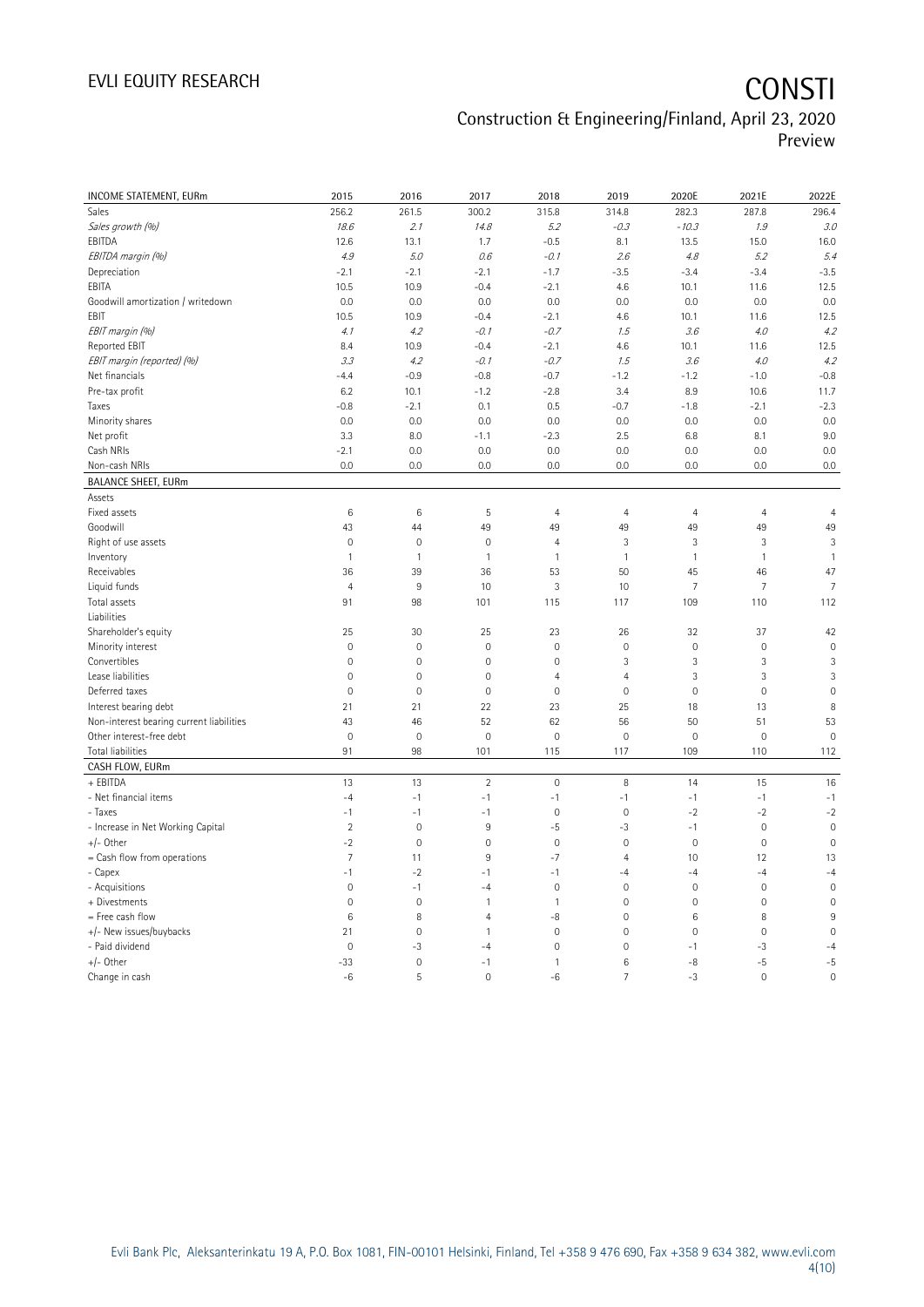| <b>KEY FIGURES</b>                             | 2016   | 2017        | 2018                | 2019           | 2020E          | 2021E  | 2022E          |
|------------------------------------------------|--------|-------------|---------------------|----------------|----------------|--------|----------------|
| M-cap                                          | 112    | 66          | 43                  | 50             | 53             | 53     | 53             |
| Net debt (excl. convertibles)                  | 12     | 12          | 23                  | 19             | 14             | 9      | $\overline{4}$ |
| Enterprise value                               | 125    | 78          | 67                  | 72             | 70             | 65     | 60             |
| Sales                                          | 262    | 300         | 316                 | 315            | 282            | 288    | 296            |
| EBITDA                                         | 13     | $\sqrt{2}$  | $\mathsf{O}\xspace$ | 8              | 14             | 15     | 16             |
| EBIT                                           | 11     | $\mathbf 0$ | $-2$                | 5              | 10             | 12     | 13             |
| Pre-tax                                        | 10     | $-1$        | $-3$                | 3              | 9              | 11     | 12             |
| Earnings                                       | 8      | $-1$        | $-2$                | $\overline{2}$ | $\overline{7}$ | 8      | 9              |
| Equity book value (excl. minorities)           | 30     | 25          | 23                  | 26             | 32             | 37     | 42             |
| Valuation multiples                            |        |             |                     |                |                |        |                |
| EV/sales                                       | 0.5    | 0.3         | 0.2                 | 0.2            | 0.2            | 0.2    | 0.2            |
| EV/EBITDA                                      | 9.5    | 45.3        | $-143.6$            | 8.9            | 5.2            | 4.3    | 3.8            |
| EV/EBITA                                       | 11.4   | $-207.0$    | $-31.3$             | 15.6           | 7.0            | 5.6    | 4.8            |
| EV/EBIT                                        | 11.4   | $-207.0$    | $-31.3$             | 15.6           | 7.0            | 5.6    | 4.8            |
| EV/OCF                                         | 11.7   | 8.8         | $-9.9$              | 19.7           | 7.3            | 5.6    | 4.8            |
| EV/FCFF                                        | 13.8   | 14.9        | $-9.6$              | 31.9           | 8.1            | 6.1    | 5.2            |
| P/FCFE                                         | 13.5   | 14.6        | $-5.7$              | 523.9          | 8.8            | 6.6    | 5.9            |
| P/E                                            | 14.1   | $-61.0$     | $-18.5$             | 20.3           | 7.8            | 6.5    | 5.9            |
| P/B                                            | 3.8    | 2.6         | 1.8                 | 1.9            | 1.7            | 1.4    | 1.3            |
| Target EV/EBITDA                               | 0.0    | 0.0         | 0.0                 | 0.0            | 5.5            | 4.6    | 4.0            |
| Target EV/EBIT                                 | $O.O$  | 0.0         | 0.0                 | 0.0            | 7.3            | 5.9    | 5.1            |
| Target EV/FCF                                  | 0.0    | 0.0         | 0.0                 | O.O            | 12.2           | 8.5    | 7.1            |
| Target P/B                                     | 0.0    | 0.0         | 0.0                 | 0.0            | 1.8            | 1.5    | 1.3            |
| Target P/E                                     | 0.0    | 0.0         | 0.0                 | 0.0            | 8.4            | 7.0    | 6.3            |
| Per share measures                             |        |             |                     |                |                |        |                |
| Number of shares                               | 7,621  | 7,621       | 7,858               | 7,858          | 7,858          | 7,858  | 7,858          |
| Number of shares (diluted)                     | 7,621  | 7,621       | 7,858               | 7,858          | 7,858          | 7,858  | 7,858          |
| EPS                                            | 1.05   | $-0.14$     | $-0.30$             | 0.32           | 0.86           | 1.03   | 1.15           |
| Operating cash flow per share                  | 1.40   | 1.16        | $-0.85$             | 0.47           | 1.22           | 1.48   | 1.61           |
| Free cash flow per share                       | 1.09   | 0.59        | $-0.96$             | 0.01           | 0.77           | 1.03   | 1.14           |
| Book value per share                           | 3.89   | 3.32        | 2.98                | 3.33           | 4.03           | 4.71   | 5.34           |
| Dividend per share                             | 0.54   | 0.00        | 0.00                | 0.16           | 0.34           | 0.51   | 0.57           |
|                                                | 51.5   | 0.0         | 0.0                 | 50.8           | 40.0           | 50.0   | 50.0           |
| Dividend payout ratio, %<br>Dividend yield, %  | 3.7    | 0.0         | 0.0                 | 2.4            | 5.1            | 7.6    | 8.5            |
| FCF yield, %                                   | 7.4    | 6.8         | $-17.4$             | 0.2            | 11.4           | 15.2   | 16.9           |
|                                                |        |             |                     |                |                |        |                |
| Efficiency measures                            |        |             |                     |                |                |        |                |
| ROE                                            | 29.5   | $-3.9$      | $-9.6$              | 10.0           | 23.4           | 23.6   | 22.8           |
| <b>ROCE</b>                                    | 22.7   | $-0.6$      | $-4.2$              | 8.6            | 17.8           | 20.8   | 22.3           |
| Financial ratios                               |        |             |                     |                |                |        |                |
| Inventories as % of sales                      | 0.2    | 0.2         | 0.2                 | 0.2            | 0.2            | 0.2    | 0.2            |
| Receivables as % of sales                      | 14.7   | 12.1        | 16.8                | 15.8           | 15.8           | 15.8   | 15.8           |
| Non-interest bearing liabilities as % of sales | 17.5   | 17.3        | 19.5                | 17.8           | 17.8           | 17.8   | 17.8           |
| NWC/sales, %                                   | $-2.6$ | $-5.0$      | $-2.5$              | $-1.7$         | $-1.7$         | $-1.7$ | $-1.7$         |
| Operative CAPEX/sales, %                       | 0.7    | 0.5         | 0.4                 | 1.3            | 1.3            | 1.2    | 1.2            |
| CAPEX/sales (incl. acquisitions), %            | 0.4    | $-0.8$      | 0.4                 | 1.3            | 1.3            | 1.2    | 1.2            |
| FCFF/EBITDA                                    | 0.7    | 3.0         | 15.0                | 0.3            | 0.6            | 0.7    | 0.7            |
| Net debt/EBITDA, book-weighted                 | 0.9    | 7.0         | $-50.5$             | 2.3            | 1.0            | 0.6    | 0.2            |
| Debt/equity, market-weighted                   | 0.2    | 0.3         | 0.5                 | 0.5            | 0.3            | 0.2    | 0.2            |
| Equity ratio, book-weighted                    | 34.8   | 28.8        | 24.4                | 29.8           | 32.1           | 36.7   | 40.5           |
| Gearing, %                                     | 40.8   | 47.7        | 100.0               | 64.4           | 40.5           | 21.8   | 8.5            |

#### Evli Bank Plc, Aleksanterinkatu 19 A, P.O. Box 1081, FIN-00101 Helsinki, Finland, Tel +358 9 476 690, Fax +358 9 634 382, [www.evli.com](http://www.evli.com/) 5(10)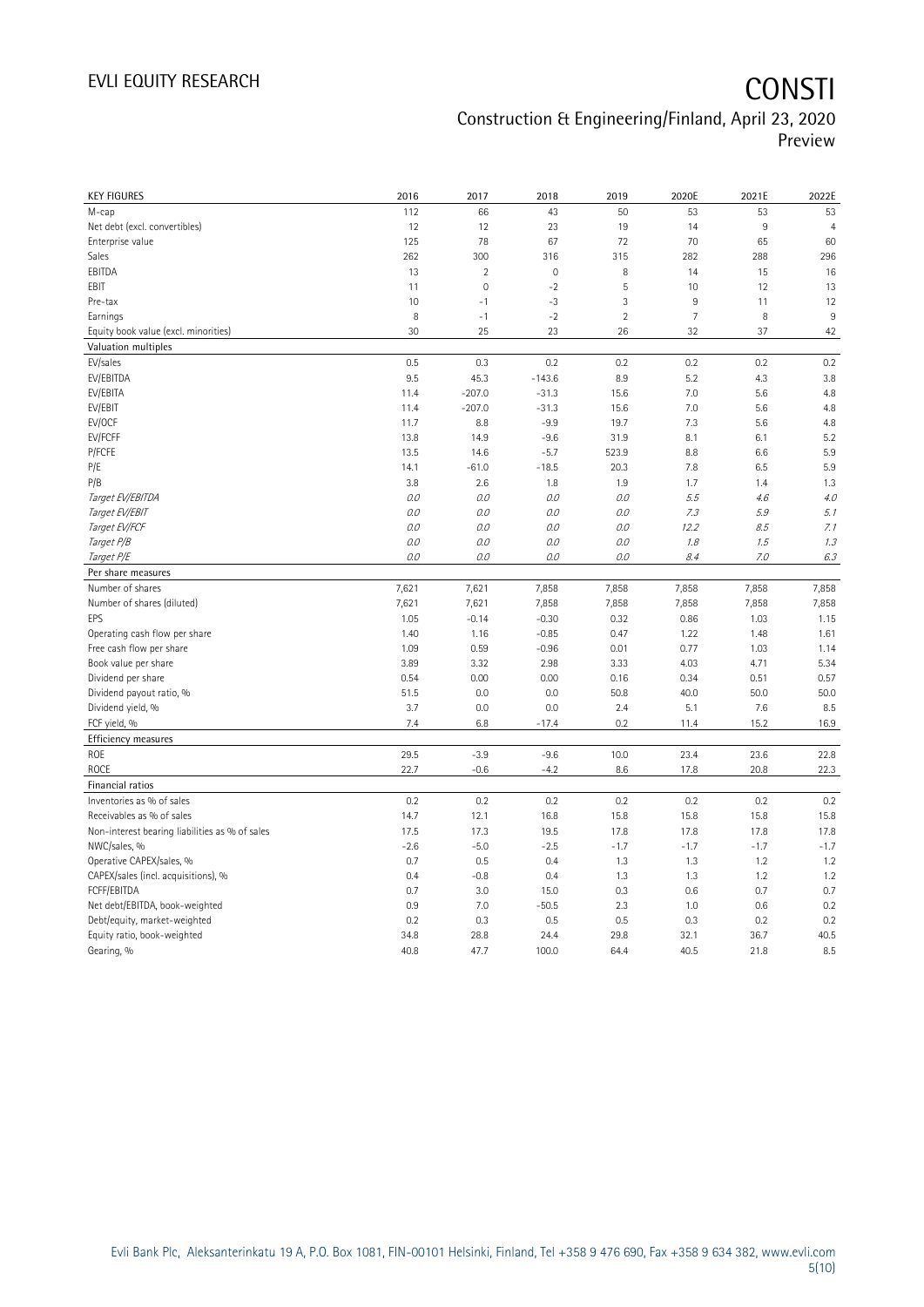COMPANY DESCRIPTION: Consti is one of the leading renovation and technical service companies in Finland. Consti has a comprehensive service offering covering technical building services, residential pipeline renovation, renovation contracting, building facade repair and maintenance, and other renovation and technical services for residential and non-residential properties. Consti was established in 2008 to meet the growing need for repair and construction work.

INVESTMENT CASE: Consti should seek to regain healthier levels of profitability after a period of weaker profitability during the past few years driven by a number of weak margin projects. Reorganisations and more disciplined bidding procedures support the profitability outlook, although the latter has had an unfavourable impact on the order backlog. In the near-term the decline in order backlog along with an anticipated increase in competition following a slow-down in new construction volumes pose growth challenges. The long-term market outlook, however, remains favourable due to among other things a large aging building stock, and the renovation market is expected to see steady growth.

| OWNERSHIP STRUCTURE               | <b>SHARES</b> | <b>EURm</b> | 0/0   |
|-----------------------------------|---------------|-------------|-------|
| Lujatalo Oy                       | 790,000       | 5.325       | 10.1% |
| Evli Finnish Small Cap Fund       | 444,000       | 2.993       | 5.7%  |
| Korkeela Esa Sakari               | 434,133       | 2.926       | 5.5%  |
| Wipunen varainhallinta Oy         | 385,000       | 2.595       | 4.9%  |
| Riikantorppa Oy                   | 385,000       | 2.595       | 4.9%  |
| Kivi Risto Juhani                 | 379,758       | 2.560       | 4.8%  |
| Danske Invest Finnish Equity Fund | 338,708       | 2.283       | 4.3%  |
| Kalervo Markku                    | 299,128       | 2.016       | 3.8%  |
| Korkeela Antti Petteri            | 276,894       | 1.866       | 3.5%  |
| Mutual Fund eQ Nordic Small Cap   | 206,624       | 1.393       | 2.6%  |
| Ten largest                       | 3,939,245     | 26.551      | 50%   |
| Residual                          | 3,919,022     | 26.414      | 50%   |
| Total                             | 7,858,267     | 52.965      | 100%  |

| Q1 report |
|-----------|
| Q2 report |
| Q3 report |
|           |
|           |
| AGM       |
|           |

### COMPANY MISCELLANEOUS

CFO: Joni Sorsanen Tel: +358 10 288 6000 IR: Ismo Heikkilä

CEO: Esa Korkeela **Hopeatie 2, 6. krs, 00440 Helsinki, Finland**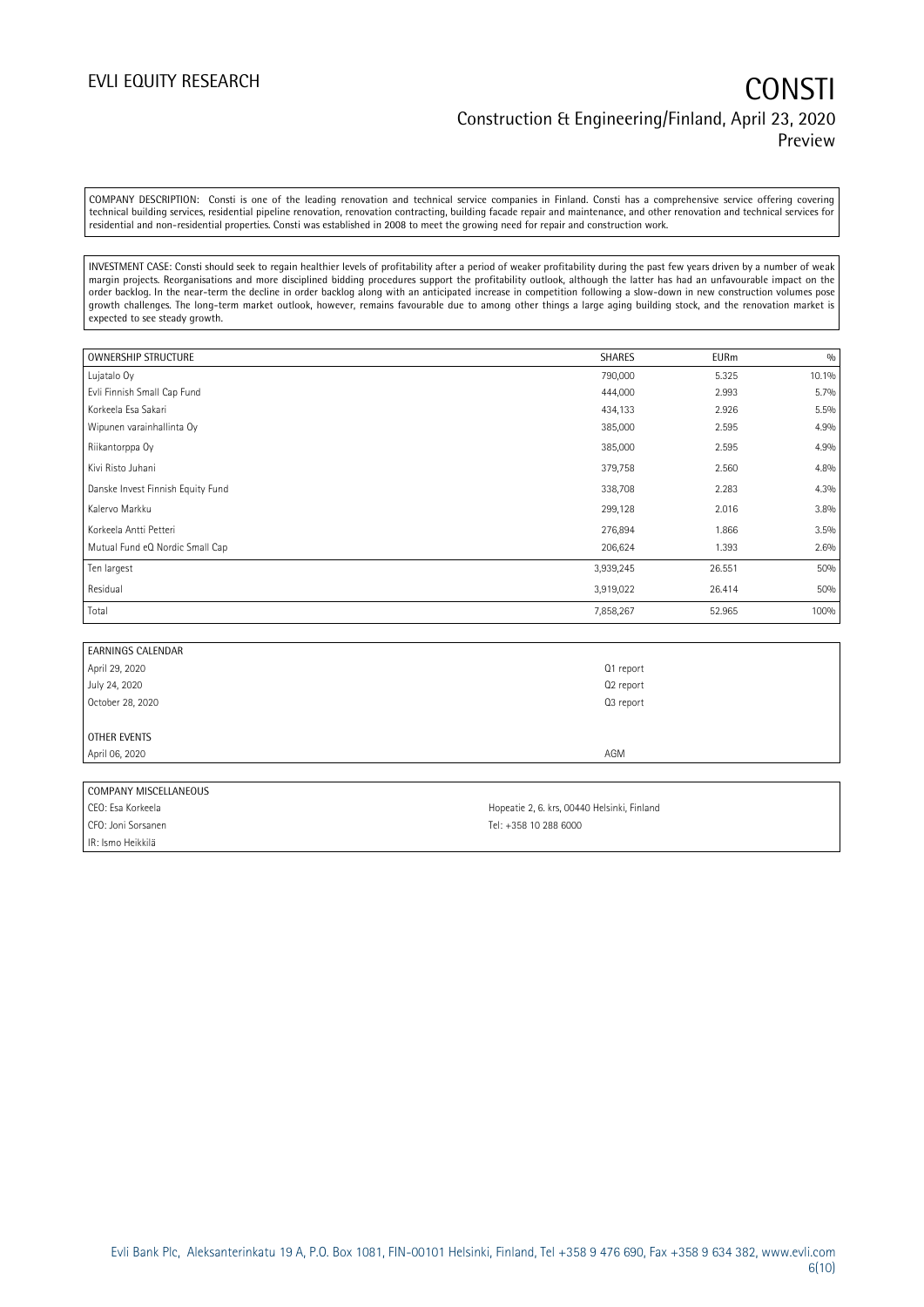DEFINITIONS

| P/E                                                                              | EPS                                                                      |
|----------------------------------------------------------------------------------|--------------------------------------------------------------------------|
|                                                                                  |                                                                          |
| Price per share<br>Earnings per share                                            | Profit before extraord. items and taxes-income taxes + minority interest |
|                                                                                  | Number of shares                                                         |
| P/BV                                                                             | <b>DPS</b>                                                               |
|                                                                                  |                                                                          |
| Price per share                                                                  | Dividend for the financial period per share                              |
| Shareholders' equity + taxed provisions per share                                |                                                                          |
|                                                                                  |                                                                          |
| Market cap                                                                       | OCF (Operating cash flow)                                                |
|                                                                                  |                                                                          |
| Price per share * Number of shares                                               | EBITDA - Net financial items - Taxes - Increase in working               |
|                                                                                  | capital - Cash NRIs ± Other adjustments                                  |
|                                                                                  |                                                                          |
| EV (Enterprise value)                                                            | FCF (Free cash flow)                                                     |
| Market cap + net debt + minority interest at market value -                      |                                                                          |
| share of associated companies at market value                                    | Operating cash flow - operative CAPEX - acquisitions + divestments       |
|                                                                                  |                                                                          |
| EV/Sales                                                                         | FCF yield, %                                                             |
|                                                                                  |                                                                          |
| Enterprise value                                                                 | Free cash flow                                                           |
| <b>Sales</b>                                                                     | Market cap                                                               |
|                                                                                  |                                                                          |
| EV/EBITDA                                                                        | Operative CAPEX/sales                                                    |
|                                                                                  |                                                                          |
| Enterprise value<br>Earnings before interest, tax, depreciation and amortization | Capital expenditure - divestments - acquisitions<br>Sales                |
|                                                                                  |                                                                          |
| EV/EBIT                                                                          | Net working capital                                                      |
|                                                                                  |                                                                          |
| Enterprise value                                                                 | Current assets - current liabilities                                     |
| Operating profit                                                                 |                                                                          |
| Net debt                                                                         | Capital employed/Share                                                   |
|                                                                                  |                                                                          |
| Interest bearing debt - financial assets                                         | Total assets - non-interest bearing debt                                 |
|                                                                                  | Number of shares                                                         |
| Total assets                                                                     |                                                                          |
|                                                                                  | Gearing                                                                  |
| Balance sheet total                                                              | Net debt                                                                 |
|                                                                                  | Equity                                                                   |
|                                                                                  |                                                                          |
| Div yield, %                                                                     | Debt/Equity, %                                                           |
|                                                                                  |                                                                          |
| Dividend per share<br>Price per share                                            | Interest bearing debt                                                    |
|                                                                                  | Shareholders' equity + minority interest + taxed provisions              |
|                                                                                  |                                                                          |
| Payout ratio, %                                                                  | Equity ratio, %                                                          |
|                                                                                  |                                                                          |
| Total dividends                                                                  | Shareholders' equity + minority interest + taxed provisions              |
| Earnings before extraordinary items and taxes - income taxes + minority interest | Total assets - interest-free loans                                       |
|                                                                                  |                                                                          |
| ROCE, %                                                                          | CAGR, %                                                                  |
|                                                                                  |                                                                          |
| Profit before extraordinary items + interest expenses+ other financial costs     |                                                                          |
| Balance sheet total - non-interest bearing debt (average)                        | Cumulative annual growth rate = Average growth per year                  |
|                                                                                  |                                                                          |
| ROE, %                                                                           |                                                                          |
|                                                                                  |                                                                          |
| Profit before extraordinary items and taxes - income taxes                       |                                                                          |
| Shareholder's equity + minority interest + taxed provisions (average)            |                                                                          |
|                                                                                  |                                                                          |
|                                                                                  |                                                                          |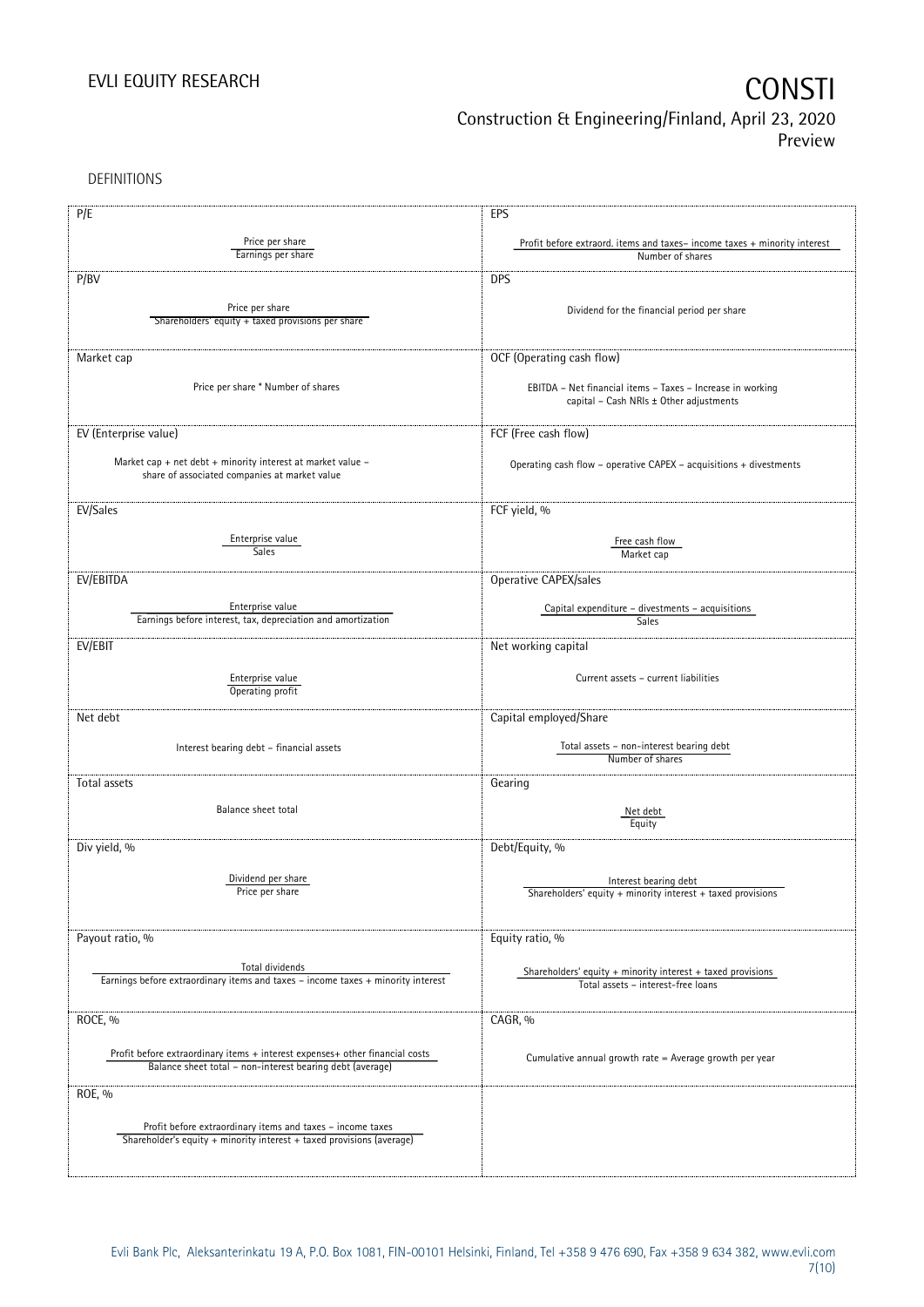## EVLI EQUITY RESEARCH **CONSTITUTE OF A CONSTITUTE OF A CONSTITUTE OF A CONSTITUTE OF A CONSTITUTE OF A CONSTITUTE** Construction & Engineering/Finland, April 23, 2020 Preview

#### Important Disclosures

Evli Research Partners Plc ("ERP") uses 12-month target prices. Target prices are defined by utilizing analytical techniques based on financial theory including (but not limited to) discounted cash flow analysis and comparative valuation. The selection of valuation methods depends on different circumstances. Target prices may be altered on the basis of new information coming to light in the underlying company or changes in interest rates, changes in foreign exchange rates, other securities prices or market indices or outlook for the aforementioned factors or other factors that may change the conditions of financial markets. Recommendations and changes by analysts are available at [Analysts' recommendatio](https://research.evli.com/JasperAllModels.action?authParam=key;461&authParam=x;G3rNagWrtf7K&authType=3)ns and ratings revisions.

Investment recommendations are defined as follows:

| Target price compared to share price | Recommendation                |
|--------------------------------------|-------------------------------|
| $<-10.06$                            | <b>SFII</b>                   |
| $-10 - (+10)$ %                      | H <sub>O</sub> I <sub>D</sub> |
| $> 10\%$                             | <b>BUY</b>                    |

ERP's investment recommendation of the analyzed company is updated at least 2 timer per year.



The graph above shows the distribution of ERP's recommendations of companies under coverage in 1st of February 2019. If recommendation is not given, it is not mentioned here.

#### Name(s) of the analyst(s): Salokivi

This research report has been prepared by Evli Research Partners Plc ("ERP" or "Evli Research"). ERP is a subsidiary of Evli Bank Plc. Production of the investment recommendation has been concluded on 23.4.2020, 7:45. This report has been published on 23.4.2020, 8:00.

None of the analysts contributing to this report, persons under their guardianship or corporations under their control have a position in the shares of the company or related securities.

The date and time for any price of financial instruments mentioned in the recommendation refer to the previous trading day's closing price(s) unless otherwise stated in the report.

Each analyst responsible for the content of this report assures that the expressed views accurately reflect the personal views of each analyst on the covered companies and securities. Each analyst assures that (s)he has not been, nor are or will be, receiving direct or indirect compensation related to the specific recommendations or views contained in this report.

Companies in the Evli Group, affiliates or staff of companies in the Evli Group, may perform services for, solicit business from, hold long or short positions in, or otherwise be interested in the investments (including derivatives) of any company mentioned in the publication or report.

Neither ERP nor any company within the Evli Group have managed or co-managed a public offering of the company's securities during the last 12 months prior to, received compensation for investment banking services from the company during the last 12 months prior to the publication of the research report.

ERP has signed an agreement with the issuer of the financial instruments mentioned in the recommendation, which includes production of research reports. This assignment has a limited economic and financial impact on ERP and/or Evli. Under the assignment ERP performs services including, but not limited to, arranging investor meetings or –events, investor relations communication advisory and production of research material.

ERP or another company within the Evli Group does not have an agreement with the company to perform market making or liquidity providing services.

For the prevention and avoidance of conflicts of interests with respect to this report, there is an information barrier (Chinese wall) between Investment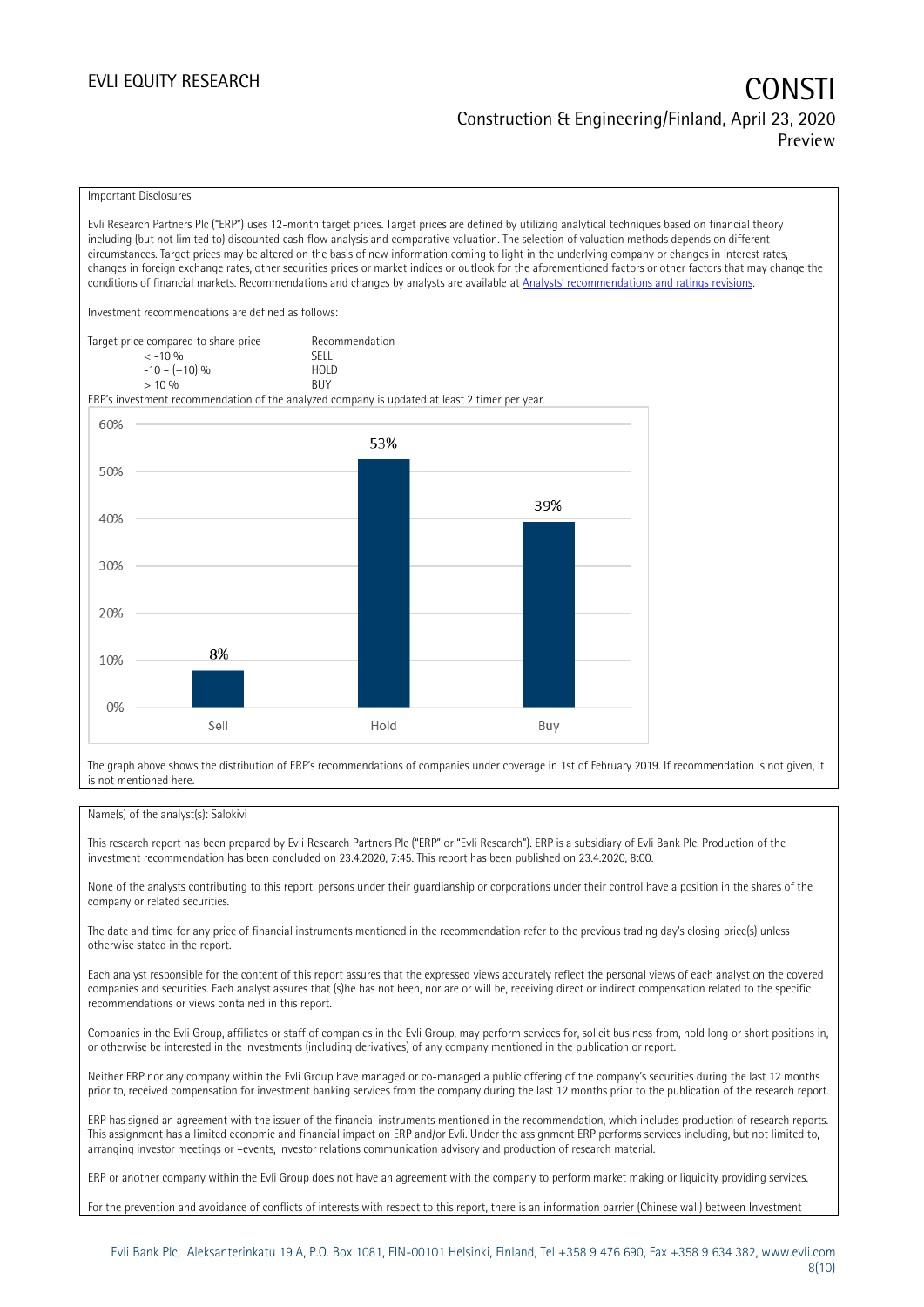## EVLI EQUITY RESEARCH **CONSTITUTE OF A CONSTITUTE OF A CONSTITUTE OF A CONSTITUTE OF A CONSTITUTE OF A CONSTITUTE** Construction & Engineering/Finland, April 23, 2020 Preview

Research and Corporate Finance units concerning unpublished investment banking services to the company. The remuneration of the analyst(s) is not tied directly or indirectly to investment banking transactions or other services performed by Evli Bank Plc or any company within Evli Group.

This report has been disclosed to the company prior to its dissemination. The company has not made any amendments to its contents. Selected portions of the report were provided to the company for fact checking purposes only.

This report is provided and intended for informational purposes only and may not be used or considered under any circumstances as an offer to sell or buy any securities or as advice to trade any securities.

This report is based on sources ERP considers to be correct and reliable. The sources include information providers Reuters and Bloomberg, stock-exchange releases from the companies and other company news, Statistics Finland and articles in newspapers and magazines. However, ERP does not guarantee the materialization, correctness, accuracy or completeness of the information, opinions, estimates or forecasts expressed or implied in the report. In addition, circumstantial changes may have an influence on opinions and estimates presented in this report. The opinions and estimates presented are valid at the moment of their publication and they can be changed without a separate announcement. Neither ERP nor any company within the Evli Group are responsible for amending, correcting or updating any information, opinions or estimates contained in this report. Neither ERP nor any company within the Evli Group will compensate any direct or consequential loss caused by or derived from the use of the information represented in this publication.

All information published in this report is for the original recipient's private and internal use only. ERP reserves all rights to the report. No part of this publication may be reproduced or transmitted in any form or by any means, electronic, mechanical, photocopying, recording or otherwise, or stored in any retrieval system of any nature, without the written permission of ERP.

This report or its copy may not be published or distributed in Australia, Canada, Hong Kong, Japan, New Zealand, Singapore or South Africa. The publication or distribution of this report in certain other jurisdictions may also be restricted by law. Persons into whose possession this report comes are required to inform themselves about and to observe any such restrictions.

Evli Bank Plc is not registered as a broker-dealer with the U. S. Securities and Exchange Commission ("SEC"), and it and its analysts are not subject to SEC rules on securities analysts' certification as to the currency of their views reflected in the research report. Evli Bank is not a member of the Financial Industry Regulatory Authority ("FINRA"). It and its securities analysts are not subject to FINRA's rules on Communications with the Public and Research Analysts and Research Reports and the attendant requirements for fairness, balance and disclosure of potential conflicts of interest. This research report is only being offered in U.S. by Auerbach Grayson & Company, LLC (Auerbach Grayson) to Major U.S. Institutional Investors and is not available to, and should not be used by, any U.S. person or entity that is not a Major U.S. Institutional Investor. Auerbach Grayson is a broker-dealer registered with the U.S. Securities and Exchange Commission and is a member of the FINRA. U.S. entities seeking more information about any of the issuers or securities discussed in this report should contact Auerbach Grayson. The securities of non-U.S. issuers may not be registered with or subject to SEC reporting and other requirements.

ERP is not a supervised entity but its parent company Evli Bank Plc is supervised by the Finnish Financial Supervision Authority.